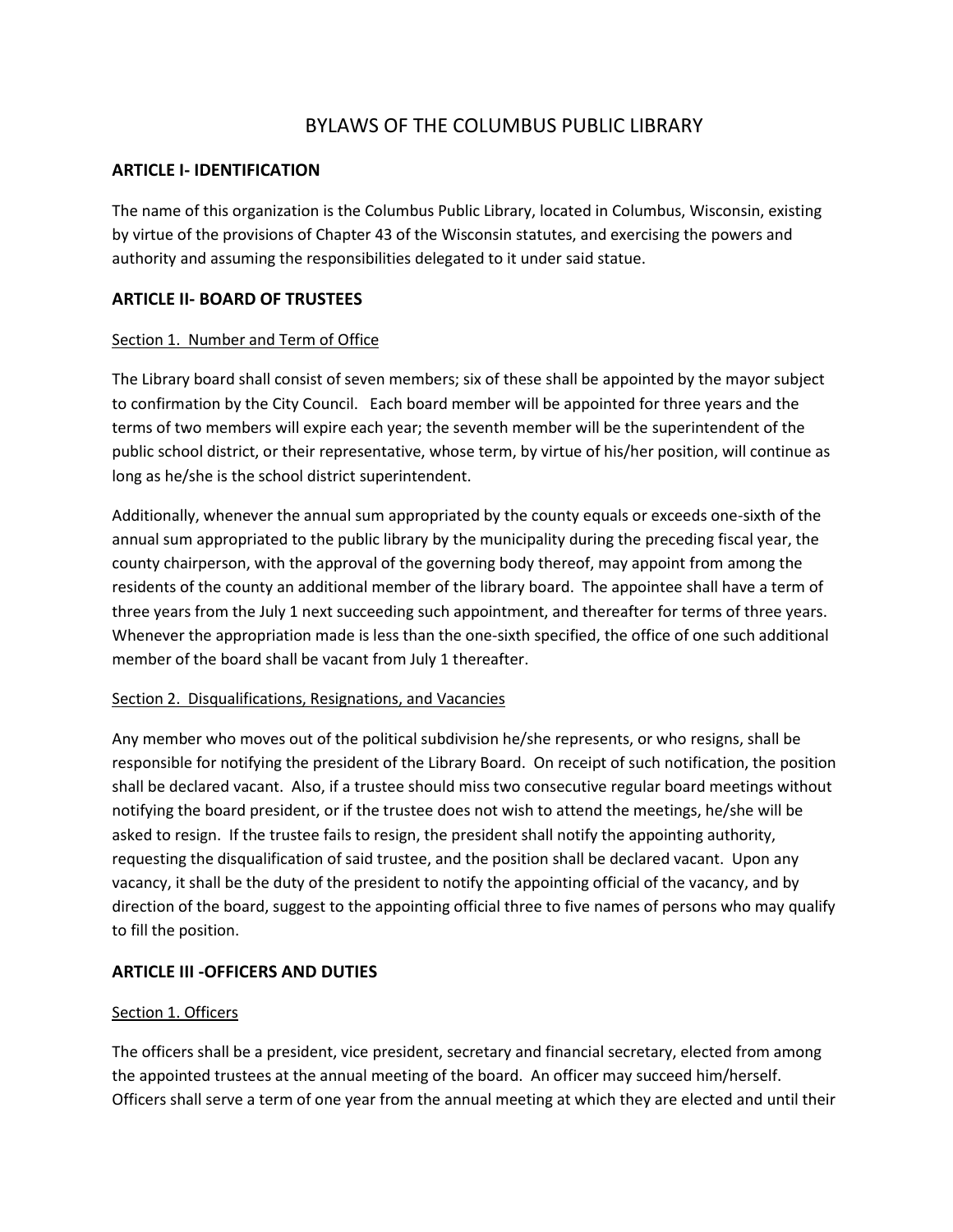successors are duly elected. Vacancies in office shall be filled by vote at the next meeting of the board after the vacancy occurs.

### Section 2. President

The president shall preside at all meetings of the board, authorize calls for any special meetings, appoint all committees, see that proper meeting notices are posted, execute all documents authorized by the board, serve as an ex-officio voting member of all committees and generally perform all duties associated with that office.

### Section 3. Vice President

The vice-president, in the event of the absence or disability of the president, or of a vacancy in that office, shall assume and perform the duties and functions of the president.

### Section 4. Secretary

The secretary shall keep a true and accurate record of all the meetings of the board and shall perform such other duties as are generally associated with that office. Another board member may be designated, by the president, to perform any or all of the above duties.

### Section 5. Financial Secretary

The financial secretary shall, upon authorization of the trustees, invest endowment and other memorial funds and shall sign all checks drawn on these funds. All checks for more than \$1,000 shall be countersigned by the president. He/she shall present regular reports and an annual report after the close of the fiscal year. The financial secretary shall be bonded in an amount as may be required by a resolution of the board. In the absence or disability of the financial secretary, the duties shall be performed by such other member of the board as the board may designate.

# **ARTICE IV -MEETINGS**

# Section 1. Meetings

The regular meetings shall be held each month, the date and hour to be set by the board at its annual meeting.

#### Section 2. Annual Meeting

The annual meeting, which shall be for the purpose of the election of officers and presentation of the director's goals, shall be held at the time of the regular meeting in June each year.

#### Section 3. Agendas and Notices.

Meeting agendas and notices shall indicate the time, date, and place of the meeting and indicate all subject matters intended for consideration at the meeting.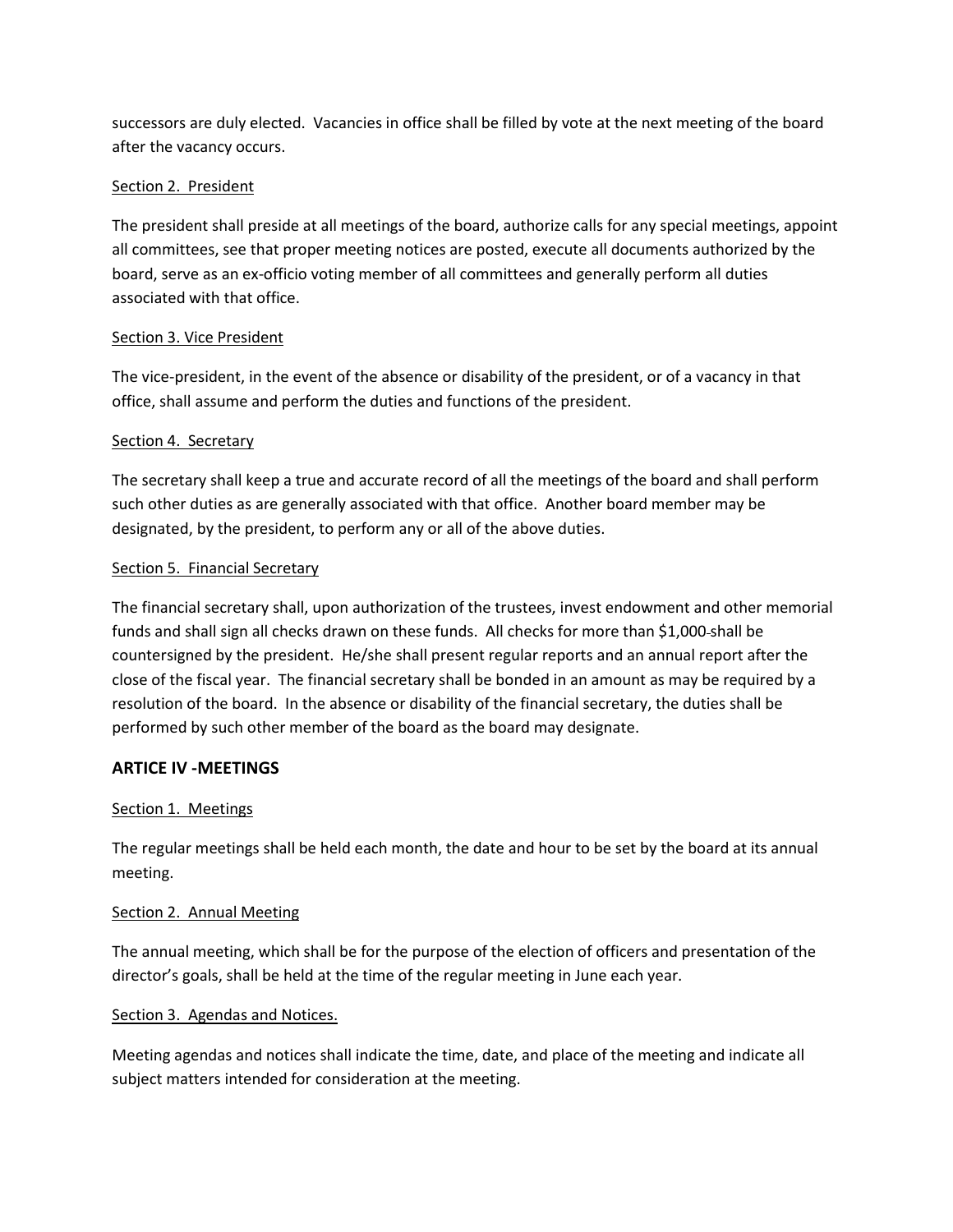### Section 4. Open Meetings Law Compliance.

All Board meetings and all committee meetings shall be held in compliance with Wisconsin's open meetings law (Wisconsin Statues Sections 19.81 to 19.98)

### Section 5. Order of Business

The order of business for regular meetings shall include, but not be limited to, the following items:

- a) Call to order
- b) Roll call of members, introduction of visitors, public input
- c) Adoption of agenda
- d) Disposition of minutes of previous regular meeting and any intervening special or closed meeting
- e) Financial report
- f) Action on bills
- g) Library director's report
- h) Committee reports
- i) Communications
- j) Unfinished business
- k) New business
- l) Adjournment

#### Section 6 . Quorum

A quorum for the transaction of business at any meeting shall consist of a majority of the board members present in person.

#### Section 7. Parliamentary Authority

Robert's Rules of Order, latest revised edition, shall govern the parliamentary procedure of the meetings.

# **ARTICLE V-COMMITTEES**

#### Section 1. Standing Committees

The following committees shall be appointed by the president and approved by the board:

A. Personnel The Personnel Committee shall be comprised of three members of the Columbus Public Library Board of Trustees. The Personnel Committee's responsibilities include but are not limited to:

- 1) evaluate/Review the Library Directors performance on an annual basis;
- 2) assist the Library Director in preparation of his or her annual statement of goals and objectives for the coming year;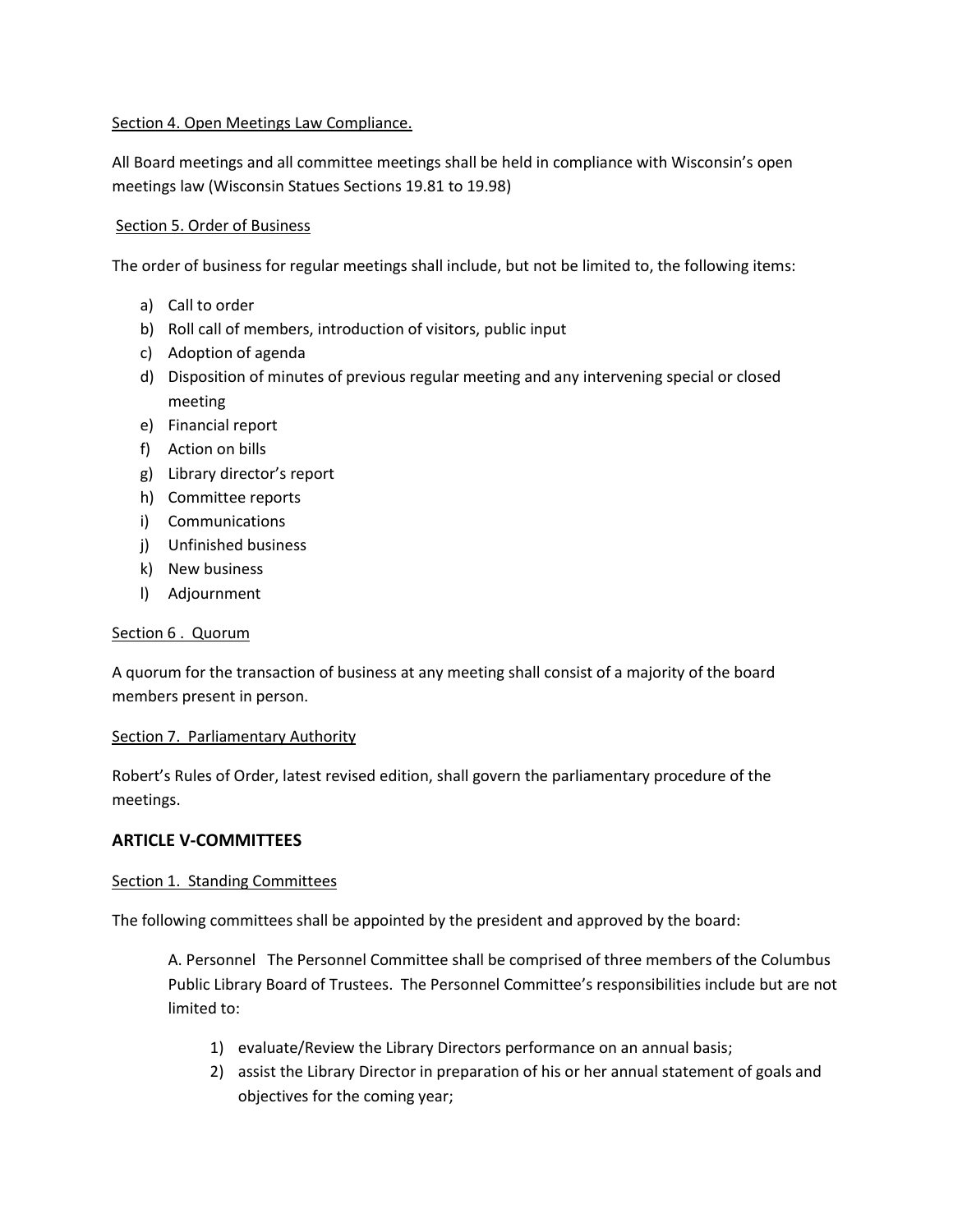- 3) advise the Library Director and Board of Trustees of objectives and policies relating to personnel practices, standards and problems;
- 4) coordinate the process of hirings and firings of the Library Director;
- 5) review with the Library Director staff job descriptions on an annual basis.

### Section 2. Ad Hoc Committees

Ad Hoc committees for the study of special issues will be appointed by the president, with the approval of the board, to serve until the final report of the work for which they were appointed has been filed. Many of these committees may also include staff representatives.

#### Section 3. Progress Reports

All committees shall make a progress report to the library board at its regular meetings.

### Section 4. Powers

No committee will have other than advisory powers unless, by suitable action of the board, it is granted power to act.

# **ARTICLE VI-DUTIES OF THE BOARD OF TRUSTEES**

### Section 1. Policies

Determine the policies of the library and develop the highest possible degree of operating efficiency in the library.

Act as the policy making body of the Columbus Public Library, in compliance with all statutes of the State of Wisconsin relating to the operation of public libraries.

# Section 2. Library Director

Select and appoint a properly certified library director in accordance with state statutes and determine the duties and compensation of all library employees.

# Section 3. Budget

Approve an annual budget sufficient to carry on the library's program of services to pay library salaries and to maintain the library building and shall initiate action to obtain the necessary funds from the pertinent municipality, county, library system or state. Review the status of the budget on a regular basis.

# Section 4. Buildings and Grounds

Through the library director, supervise and maintain buildings and grounds, as well as regularly review various physical and building needs to see that they meet the requirements of the total library program.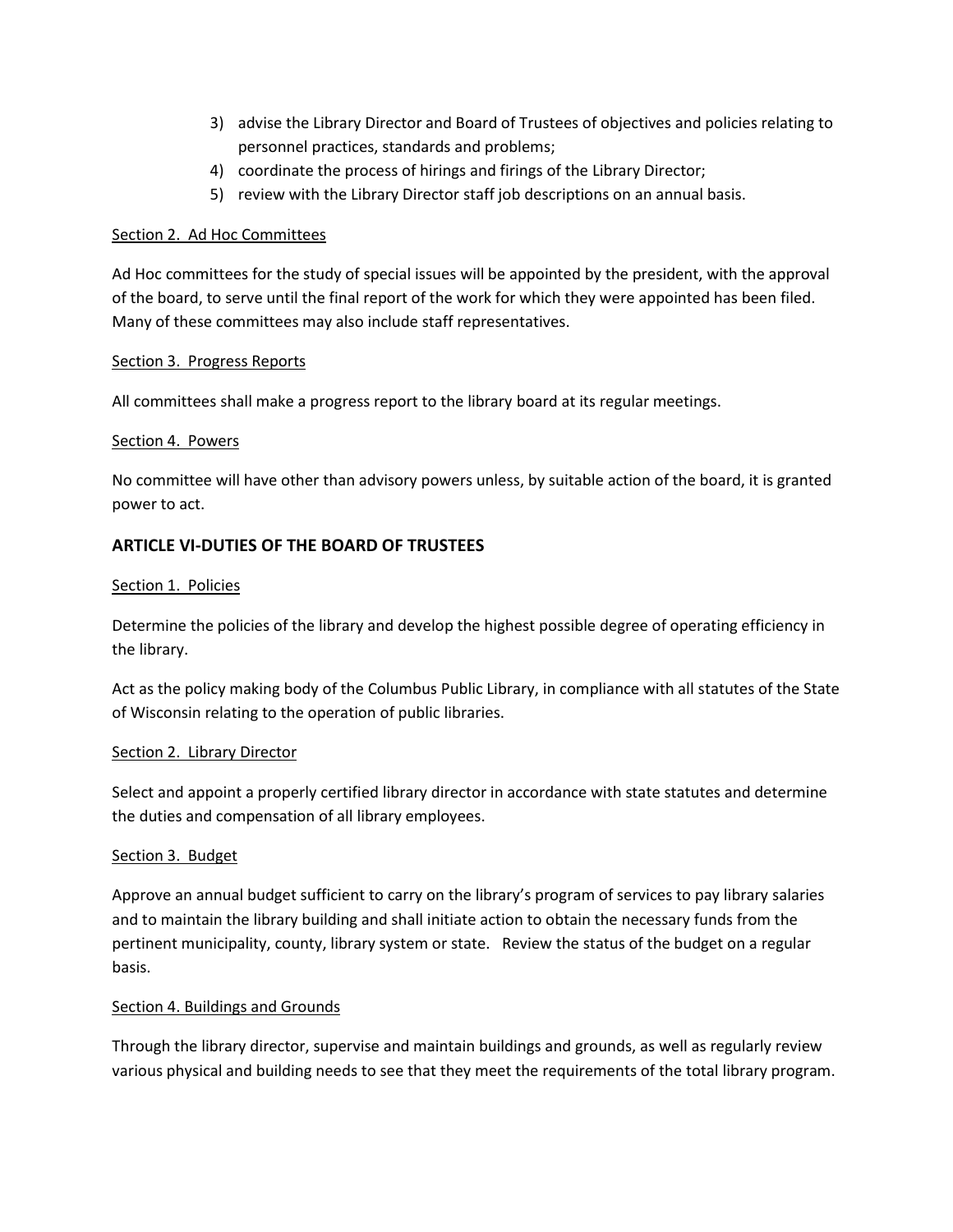### Section 5. Legislation

Work cooperatively with other public officials and boards and support legislation that benefits library users.

### Section 6. Public Relations

Cooperate with public officials to maintain positive public relations. Seek to maintain positive public relations, and provide information to the public.

# Section 7. Hiring Staff

The board itself cannot engage in the hiring process or direct the director whom to employ. The board shall act upon all hiring recommendations made by the library director.

Section 8 Bills and grants. Control and direct the investment, and expenditure and audit of all moneys donated or appropriated for library funds and approve all library expenditures. Approve all bills and grant applications.

# **ARTICLES VII-LIBRARY DIRECTOR**

The library director shall:

- be considered the executive officer of the Library;
- have sole charge of the administration of the library under the direction and review of the board;
- be responsible for the care of the buildings, collections, and equipment;
- for the employment and supervision of the staff;
- be responsible for the efficiency and promotions of the library's service to the public and carry out a variety of public relation functions to inform the community of library services;
- for the operation of the library under financial conditions set forth in the annual budget;
- attend and may participate in board meetings but shall have no vote;
- perform any other duties generally associated with that position or as designated by the board.

# **ARTICLES VIII-COMPENSATION**

Board members shall not be compensated except for expenses incurred on the behalf of the library as approved by the board.

# **ARTICLES IX- Conflict of Interest**